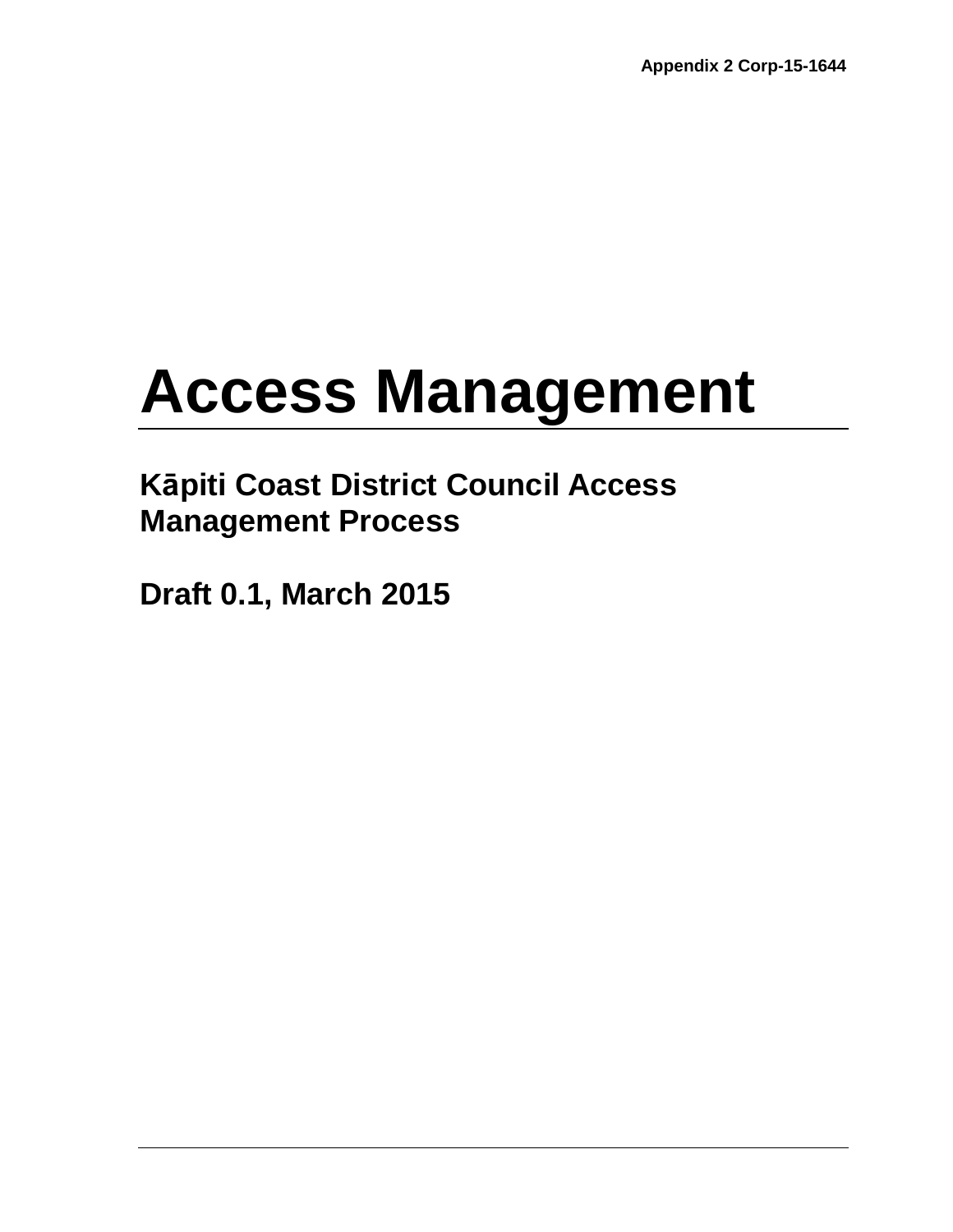# **Introduction**

The purpose of this document is to outline the Access Management service and deliver an overview of how the Access Management process will be managed and operated to support the provision of access to the NCS Chameleon MagiQ software.

The document includes:

- A summary of requirements for the Access Management service
- A summary of roles and responsibilities for the Access Management service
- An overview of the Access Management processes
- Production regimes and calendars' associated with the service

This document details the process and procedures to be used.

## **Version Control**

| <b>Version</b> | <b>Author</b>   | <b>Released Date</b> | <b>Notes</b>  |
|----------------|-----------------|----------------------|---------------|
| 0.1            | Roger Faithfull |                      | Initial draft |
|                |                 |                      |               |
|                |                 |                      |               |

## **This Document has been accepted by the XXXXXX Manager**

Signed : \_\_\_\_\_\_\_\_\_\_\_\_\_\_\_\_\_\_\_\_\_\_\_\_\_\_\_\_ Date:\_\_\_\_\_\_\_\_\_\_\_\_\_\_\_\_\_\_\_\_\_\_\_\_\_\_\_\_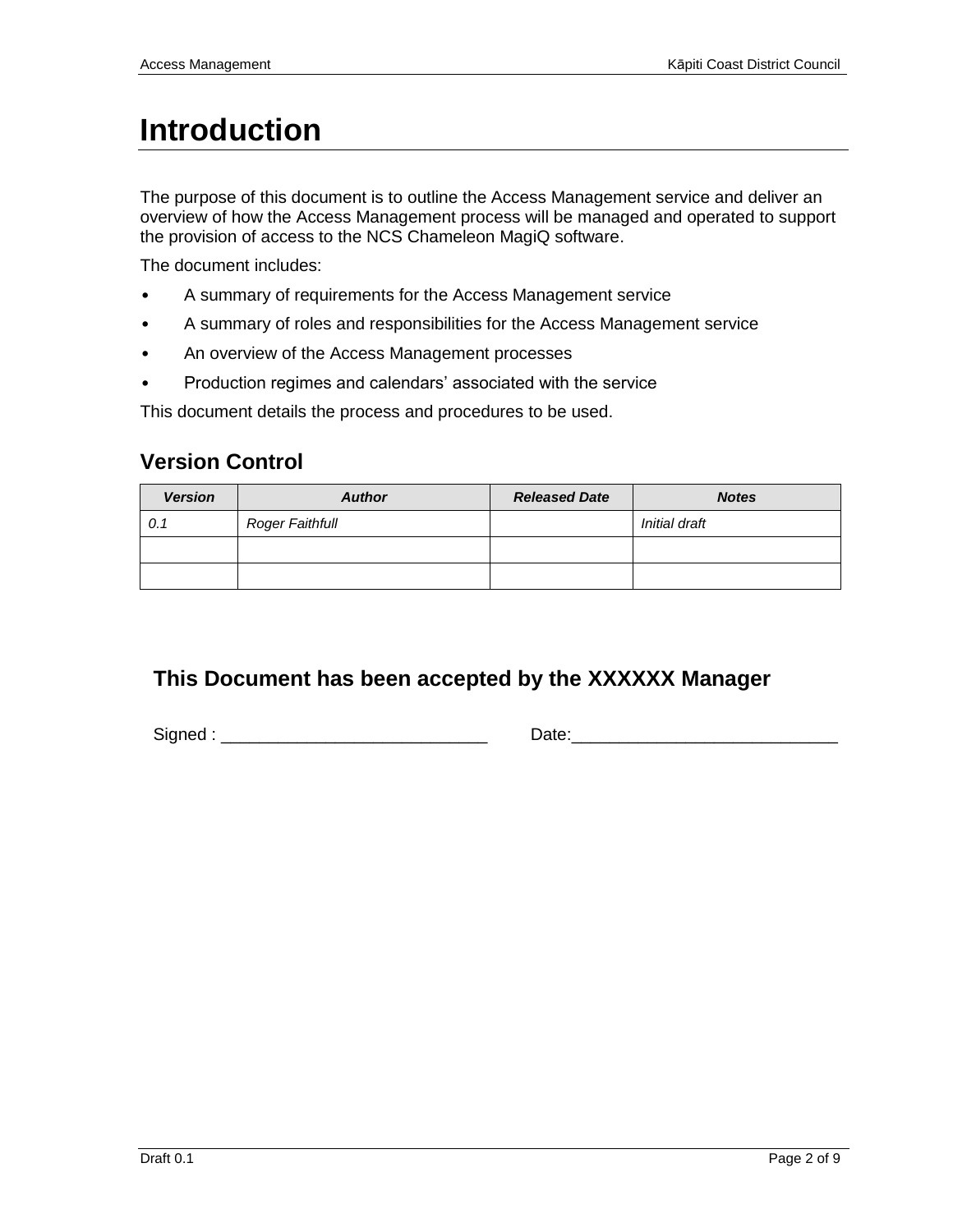## **Overview of Access Management**

The goals of Access Management are to:

- To ensure that all Kapiti Coast District Council employees, contractors, and 3rd party support staff have the correct access to the systems they require to undertake their jobs.
- To ensure the security of the systems in place.

The purpose of the Access Management Process is to provide the means by which requests for access to the clients systems and services can be initiated, assessed, approved and implemented. This process allows all requests to be captured and assessed for risk and business viability, with associated approval and authorisation.

#### **Roles & Responsibilities**

The following roles have responsibilities for the delivery of the Access Management service:

1. Requestor

The Requestor is the person who initiates an Access Request. The requestor can be anyone who has need of access to the MagiQ system including  $3<sup>rd</sup>$  parties. Responsibilities include:

- Complete access request form
- Use access as required for job role only.
- Do not share access with other staff
- 2. Line Manager

The line manager of the staff member requesting access has responsibility for determining the need for the access and approving the request. For  $3<sup>rd</sup>$  party access this should be the line manager responsible for the function being carried out by the 3<sup>rd</sup> party. Specific responsibilities include:

- Authorise access for staff
- Ensure access permissions are maintained at correct level
- Review access on 6 monthly basis
- 3. Business Owner

The business owner is the senior manager who has responsibility for the function that gains the benefit from the system. They have the overall responsibility for the delivery of the MagiQ system module. Specific responsibilities from the access management service:

- Approve access requests
- Ensure regular reviews of access rights are undertaken to ensure rights are still valid.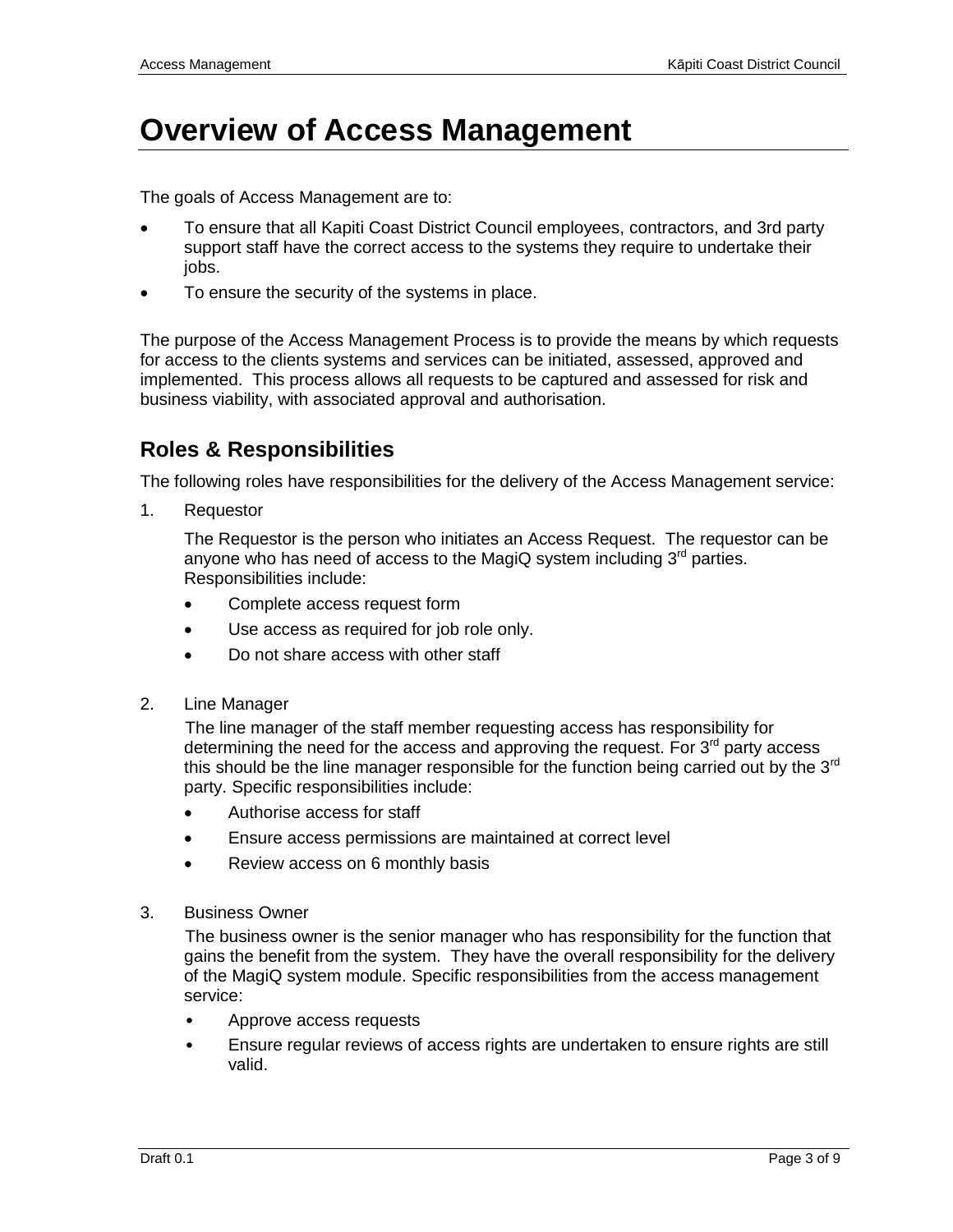#### 4. System Administrator

The system administrator is the person responsible for maintaining access controls for the MagiQ application. They have the following responsibilities:

- Set up correct access for users based on agreed requirement.
- Run review process reports every 6 months to ensure all are still required and at the correct level.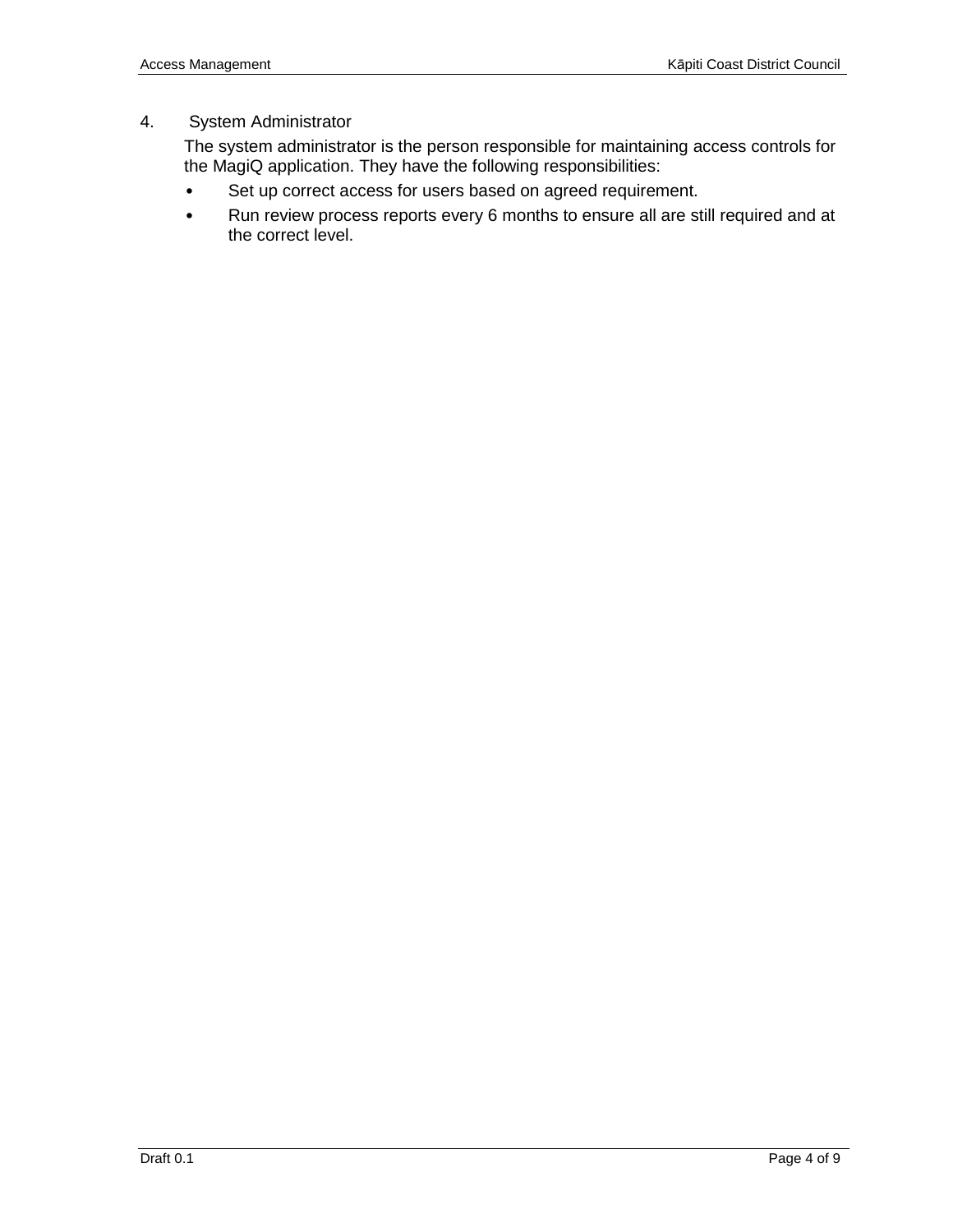# **Access Request Process**

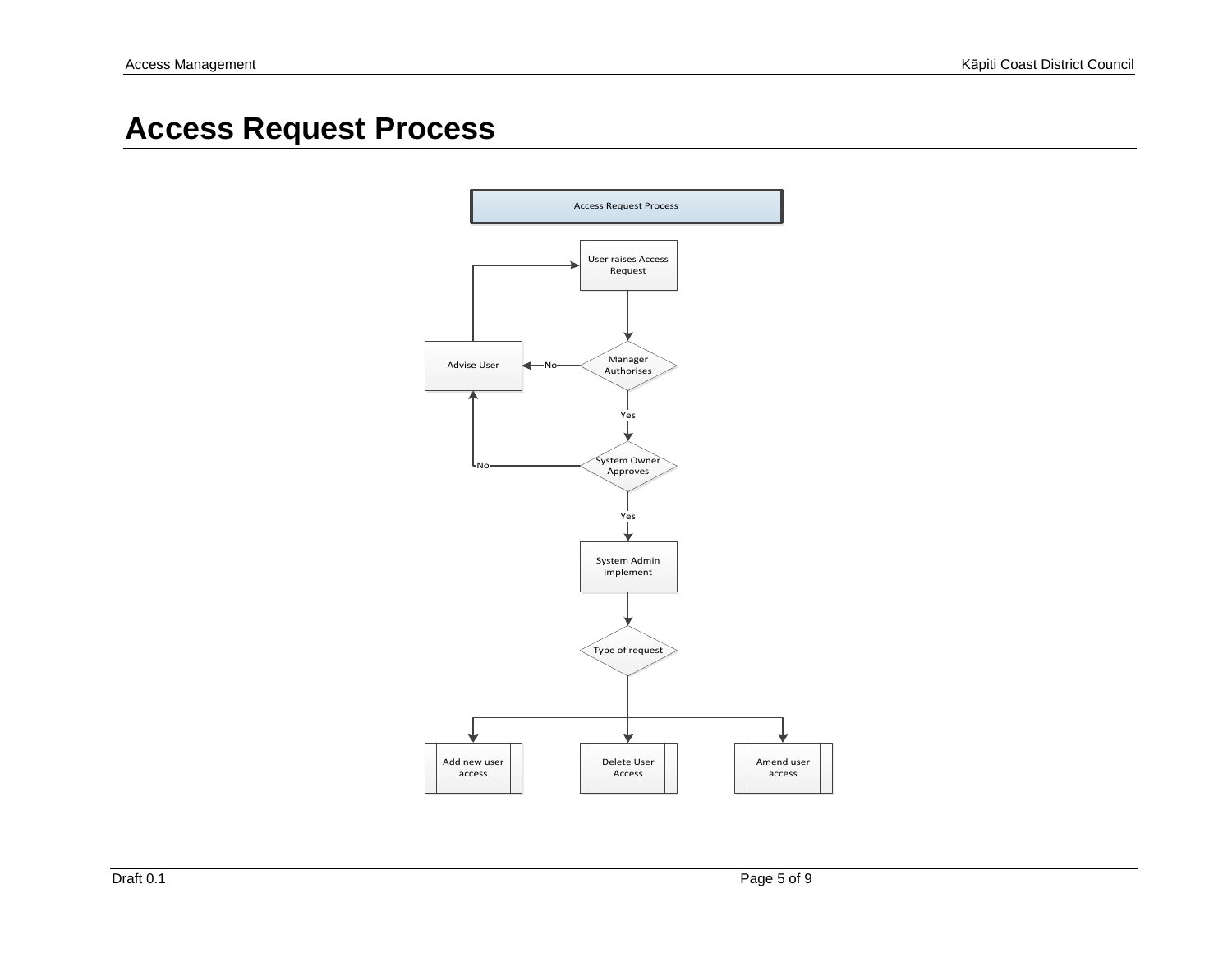# **Access Request Process Description**

The following tasks are completed during the Access Request Process

## **Step 1 – Raise Access Request**

- Who Staff member, contractor, or 3<sup>rd</sup> party staff member requiring access (*Note: if request is received via telephone or email, the Help Desk can complete this step on their behalf)*.
- Systems NCS Service Request Module (Access management template) *This is yet to be completed*

All requestors requiring access to the MagiQ software should complete and submit a service request via the NCS Service Requests (NCS Access template).Details for this request should include:

- Name of person access required for
- The type of access required:
	- o Read/report
	- o Update
	- o administration
- When the access is required by

### **Step 2 – Log Request**

- Who Help Desk
- Systems NCS Service Request Module

Create Service Request

Notify Requestor of receipt of Request, identifying the action taken.

#### **Step 3 – Authorise Access**

- Who Line Manager
- Systems –NCS Service Request Module

Authorise that the request is valid and level of access correct for the role.

### **Step 4 – Approve Access**

- Who MagiQ Business Owner
- Systems NCS Service Request Module

Review request and approve/reject based on requirements.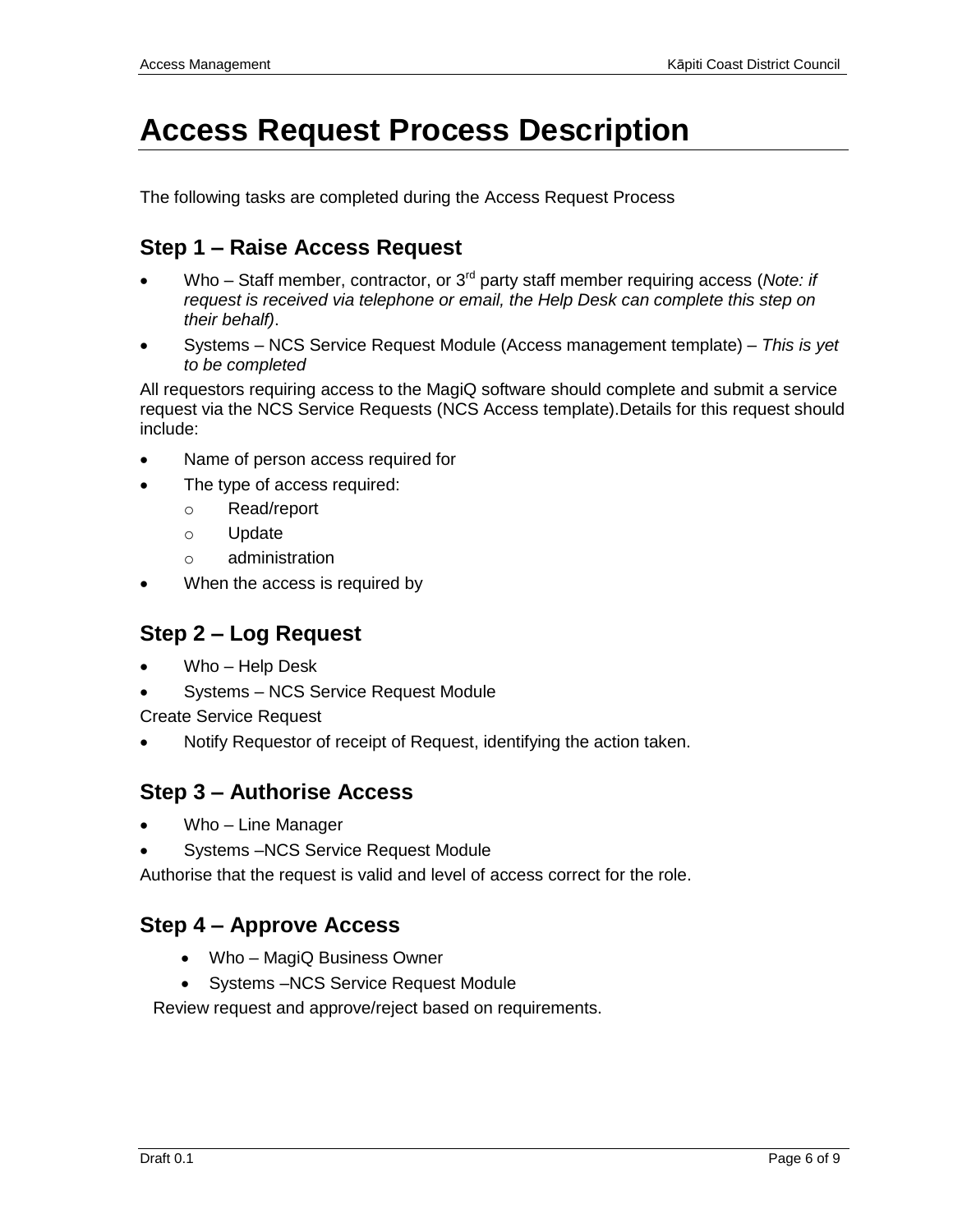# **Access Request Process Description,** *Continued*

## **Step 5 – Implement Access Request**

- Who System Administrator
- Systems As required

The system administrator creates the appropriate access in the system.

- Set up access
- Advise user

### **Step 6 –Close Request**

- Who –
- Systems NCS Service Request Module.

Upon completion of the request close the service request record in the service desk system.

# **Access Amend/Delete Process**

Where Line Managers require changes to the access permissions of their staff they should raise the appropriate service request to amend or delete access.

This process follows the steps in the Access Request process above.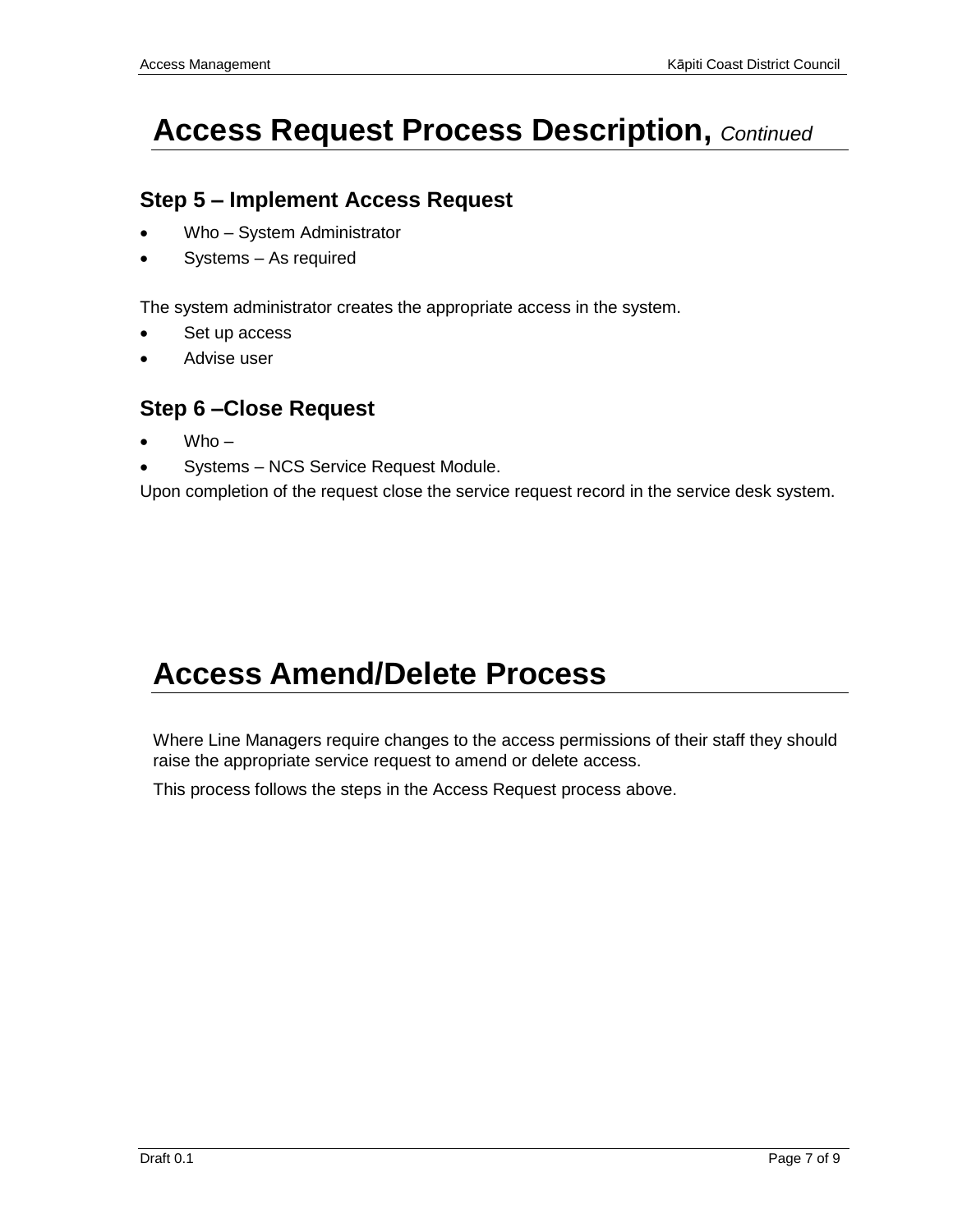## **Access Review Process**

The Access Review process is designed to confirm on a regular basis that currently assigned access permissions to the NCS Chameleon MagiQ software are correct.

The process should be run 6 monthly.